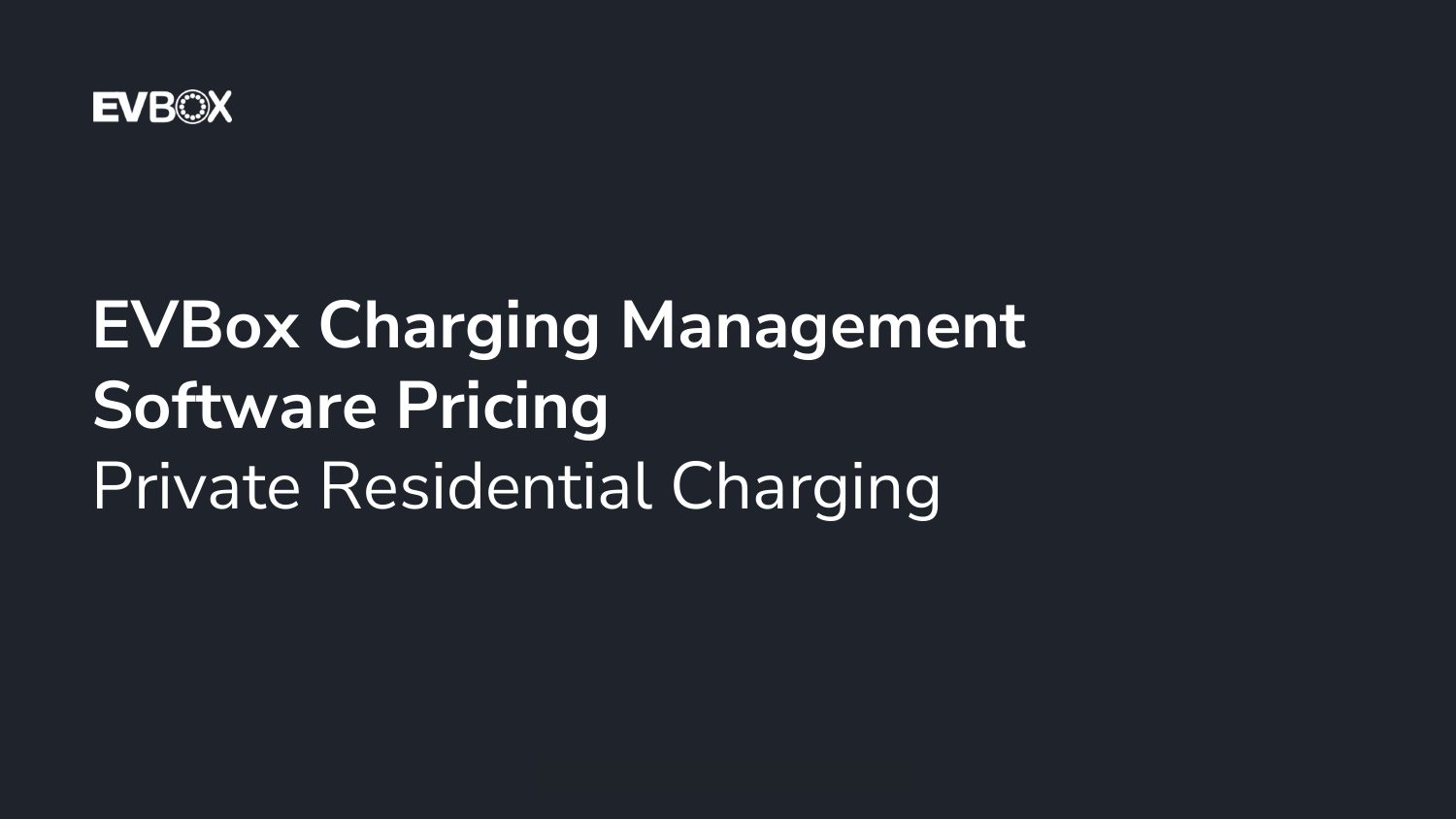## **Station subscriptions**

**Pricing for Europe in EUR**

**EVB**<sup></sup> Confidential. EVBox © 2022. All rights reserved.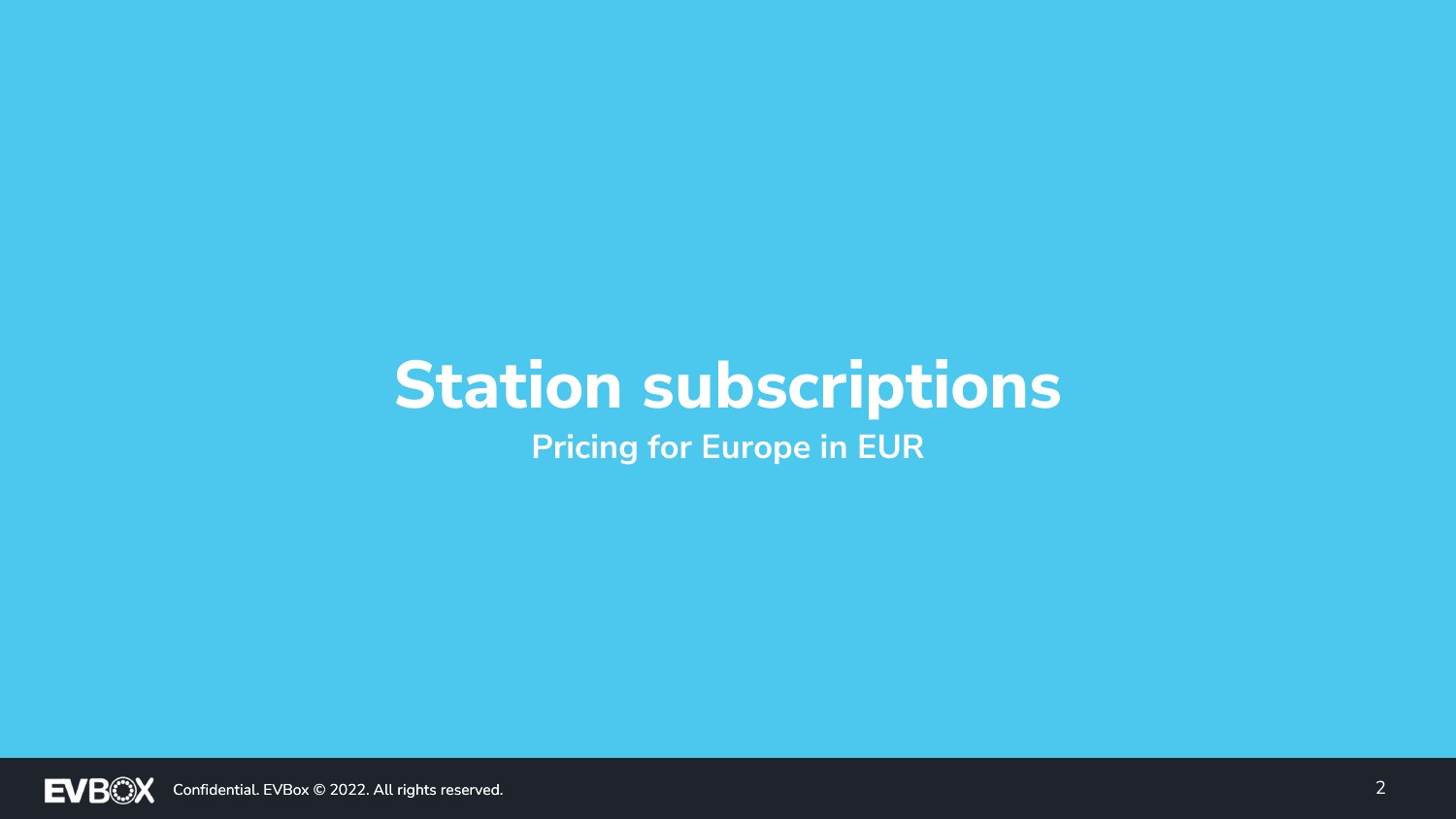#### **EVBox Private Residential Charging**

| <b>FEATURES</b>              |                                                                                                                  | <b>BASE</b> | <b>STARTER</b> |
|------------------------------|------------------------------------------------------------------------------------------------------------------|-------------|----------------|
| Remote Station<br>Management | View charging status and charging sessions overview                                                              |             |                |
|                              | Access self-service functionalities, including station resetting, and cable<br>unlocking                         |             |                |
|                              | Start/stop charging with RFID charge card and through the app or desktop<br>browser                              |             |                |
|                              | Get remote troubleshooting and automatic firmware updates                                                        |             |                |
| <b>Account Management</b>    | Add an unlimited number of users, stations, and cards to your account                                            |             |                |
| Insightful Charging          | Download transaction data for stations and cards (PDF/CSV)                                                       |             |                |
|                              | Create charging profiles (avoid peak electricity usage; set charging schedules<br>that can vary daily or weekly) |             |                |
|                              | For EVBox Elvi*<br>Per connector, per month (billed annually)                                                    | Free        | € 3.63         |

\*For private stations / consumer accounts only.

All consumer pricing is including VAT, regional differences may apply, and can be changed. All EVBox stations should connect to a charging management software to receive remote (warranty) support.

.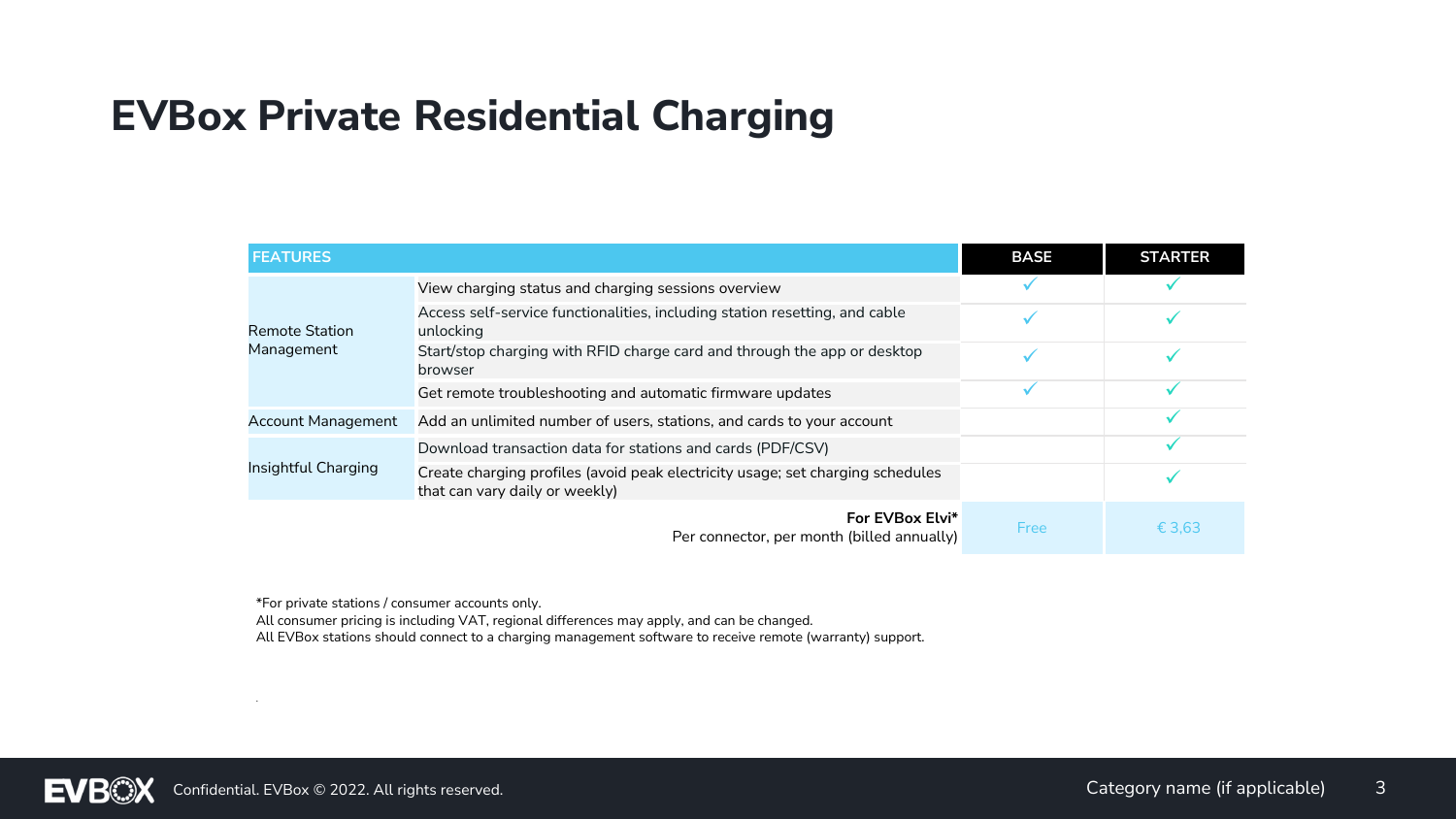### **Charge card subscriptions & app Pricing for Europe in EUR**

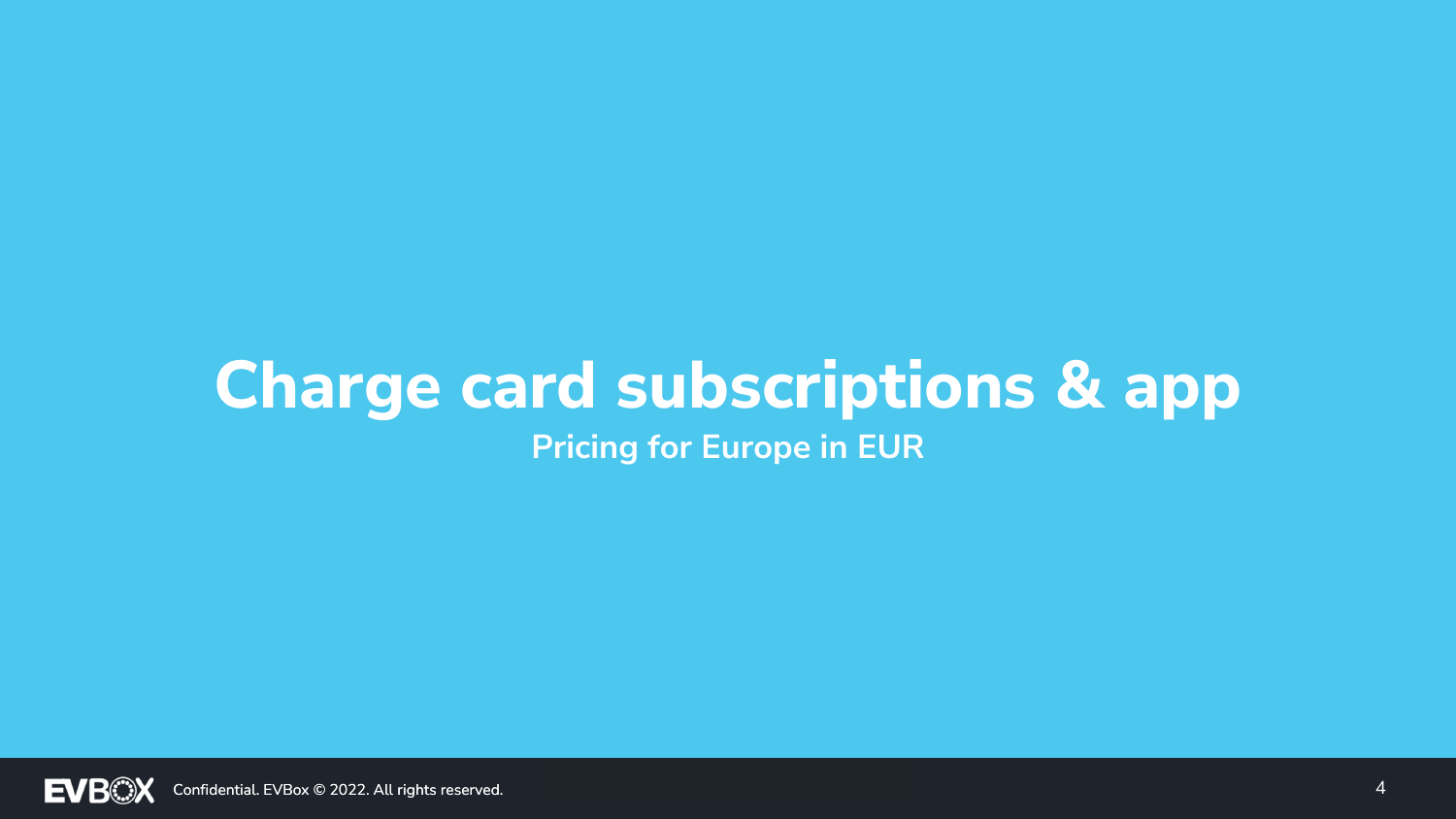#### **EVBox Charge Card Subscriptions and App**

|                                                                                         | <b>Charge Card Subscriptions</b>                 |                                                             | <b>Charging via App</b>                        |
|-----------------------------------------------------------------------------------------|--------------------------------------------------|-------------------------------------------------------------|------------------------------------------------|
| <b>FEATURES</b>                                                                         | <b>EVBox Charge card for</b><br>Private charging | <b>EVBox Charge card for</b><br>Private and Public charging | <b>EVBox Charge app for public</b><br>charging |
| Charge privately on stations linked to your account                                     |                                                  |                                                             |                                                |
| Charge on EVBox-managed public stations within our European<br>network (+24,000)        |                                                  |                                                             | via credit card                                |
| Charge on public stations within the total European EVBox roaming<br>network (+130,000) |                                                  |                                                             |                                                |
| Per charge card, per month (billed monthly)                                             | Free                                             | * $\epsilon$ 2 (excl. VAT)<br>**€ 2,42 (incl. $VAT$ )       | Not applicable                                 |
| Transaction fee                                                                         | Not applicable                                   | 10% of total transaction                                    | See applicable fee in the app                  |

\*All business pricing is excluding VAT, regional differences may apply, and can be changed.

\*\*All consumer pricing is including VAT, regional differences may apply, and can be changed.

The 2 EUR subscription price applies to markets in which we have > 50% roaming coverage. With less then 50%

coverage: 0 EUR/card/month.

For Private transactions, no charging fee is applied.